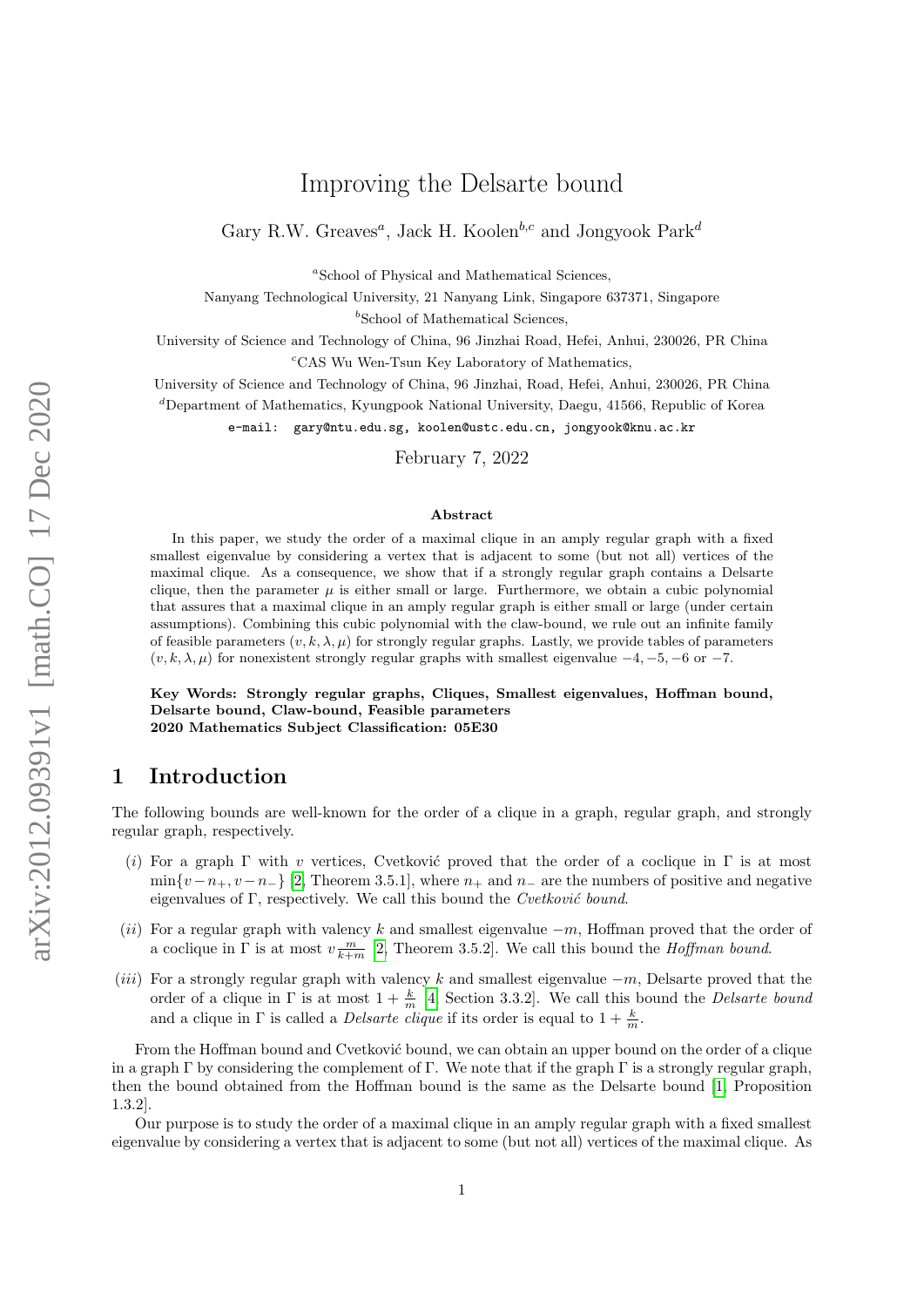a consequence, we show that if a strongly regular graph contains a Delsarte clique, then the parameter  $\mu$ is either small or large. Our main tool, which we exhibit in Section [3](#page-2-0) is a cubic polynomial corresponding to an amply regular graph  $\Gamma$  that can be used to bound that size of a maximal clique in  $\Gamma$ . In Section [4,](#page-4-0) we combine this cubic polynomial with the claw-bound to rule out an infinite family of feasible parameters  $(v, k, \lambda, \mu)$  for strongly regular graphs. In the appendix, we provide tables of parameters  $(v, k, \lambda, \mu)$  for nonexistent strongly regular graphs with smallest eigenvalue  $-4, -5, -6$  or  $-7$ .

## <span id="page-1-2"></span>2 Definitions and preliminaries

All the graphs considered in this paper are finite, undirected and simple. For basic definitions and terminology, the reader is referred to [\[1\]](#page-5-2). Let  $\Gamma$  be a connected graph with vertex set  $V(\Gamma)$ . The distance  $d(x, y)$  between two vertices  $x, y \in V(\Gamma)$  is the length of a shortest path between x and y in Γ. The maximum distance occuring in Γ is called the *diameter* of Γ. For each  $x \in V(\Gamma)$ , denote by Γ(x) the set of vertices in Γ that are adjacent to x. For a vertex x of Γ, the number  $|\Gamma(x)|$  is called the valency of x in Γ. In particular, if  $k = |\Gamma(x)|$  holds for all  $x \in V(\Gamma)$ , then Γ is regular with valency k.

A regular graph with v vertices and valency k is called *edge-regular* with parameters  $(v, k, \lambda)$  if any two adjacent vertices have exactly  $\lambda$  common neighbors. An edge-regular graph with parameters  $(v, k, \lambda)$  is called amply regular with parameters  $(v, k, \lambda, \mu)$  if any two vertices at distance 2 have exactly  $\mu$  common neighbors. An amply regular graph with parameters  $(v, k, \lambda, \mu)$  with diameter at most 2 is also called strongly regular with parameters  $(v, k, \lambda, \mu)$ .

<span id="page-1-0"></span>**Theorem 2.1.** (Cf. [\[3,](#page-5-3) Theorem 8.6.3]) Let  $m \geq 2$  be an integer. Let  $\Gamma$  be a strongly regular graph with parameters  $(v, k, \lambda, \mu)$  and eigenvalues  $k > \sigma > \tau$ . If  $\tau = -m$  and  $\sigma > \frac{1}{2}m(m-1)(\mu+1) - 1$ , then one of the following holds:

(i)  $\mu = m(m-1)$  and  $\Gamma$  is a Latin square graph  $LS_m(n)$ ,

(ii)  $\mu = m^2$  and  $\Gamma$  is a block graph of Steiner system 2-(mn + m - n, m, 1),

where 
$$
\sigma = n - m
$$
.

We use the above theorem as follows. Let  $m \geqslant 2$  be an integer and let Γ be a strongly regular graph with parameters  $(v, k, \lambda, \mu)$  and smallest eigenvalue  $-m$ . Assume that  $\mu \neq m(m-1)$  and  $\mu \neq m^2$ , then by Theorem [2.1,](#page-1-0) we have  $\sigma \leq \frac{1}{2}m(m-1)(\mu+1)-1$ . Since  $\lambda - \mu = \sigma - m$  and  $k-\mu = \sigma m$  ( [\[6,](#page-5-4) p. 219]), we have  $\lambda = \sigma + \mu - m \leq \frac{1}{2}(m^2 - m + 2)(\mu - 1) + m^2 - 2m$  and  $k = \sigma m + \mu \leq \frac{1}{2}m^2(m-1)(\mu + 1) - m + \mu$ . Furthermore, one can see that  $v = 1 + k + k(k - \lambda - 1)/\mu$ . Neumaier [\[10,](#page-5-5) Theorem 3.1] showed that  $\mu \leq m^3(2m-3)$  - we refer to this bound as the  $\mu$ -bound. The  $\mu$ -bound shows that there are finitely many such strongly regular graphs (for fixed m). For a pair  $(\lambda, \mu)$  satisfying  $\lambda = \sigma + \mu - m \leq \frac{1}{2}(m^2 - m + 2)(\mu - 1) + m^2 - 2m$  and  $\mu \leqslant m^3(2m-3)$ , if the multiplicities of the eigenvalues of  $\Gamma$  are integral and both the Krein condition [\[10,](#page-5-5) Lemma 2.1] and the absolute bound [\[10,](#page-5-5) Lemma 2.2] are satisfied, then we call the parameters  $(v, k, \lambda, \mu)$ feasible for a strongly regular graph.

Let  $\Gamma$  be a connected graph. A *clique* in  $\Gamma$  is a set of pairwise adjacent vertices of  $\Gamma$ , and a *coclique* in Γ is a set of pairwise non-adjacent vertices of Γ. The number of vertices in a clique or coclique is called the *order* of the clique or coclique. A clique C in  $\Gamma$  is called maximal if there is no clique in  $\Gamma$  that contains C and at least one other vertex of  $V(\Gamma)\backslash C$ . A *complete graph*  $K_n$  is a graph whose vertex set is a clique of order n. For a vertex x of Γ, if Γ(x) contains a coclique  $\overline{C}$  of order s, then the subgraph induced on  $\bar{C} \cup \{x\}$  is called the s-claw. The adjacency matrix  $A = A(\Gamma)$  of  $\Gamma$  is the matrix whose rows and columns are indexed by vertices of  $\Gamma$  and the  $(x, y)$ -entry is 1 whenever x and y are adjacent and 0 otherwise. The *eigenvalues* of  $\Gamma$  are the eigenvalues of A.

The following well-known result is called the *Interlacing Theorem*, and it shows that for a graph  $\Gamma$ , the eigenvalues of an induced subgraph of  $\Gamma$  interlace the eigenvalues of  $\Gamma$ .

<span id="page-1-1"></span>**Theorem 2.2.** (Cf. [\[7\]](#page-5-6)) Let  $m \leq n$  be two positive integers. Let A be an  $n \times n$  matrix, that is similar to a (real) symmetric matrix, and let B be a principal  $m \times m$  submatrix of A. Then,

$$
\theta_{n-m+i}(A) \leq \theta_i(B) \leq \theta_i(A)
$$

holds for  $i = 1, \ldots, m$ , where A has eigenvalues  $\theta_1(A) \geq \theta_2(A) \geq \ldots \geq \theta_n(A)$  and B has eigenvalues  $\theta_1(B) \geq \theta_2(B) \geq \ldots \geq \theta_m(B).$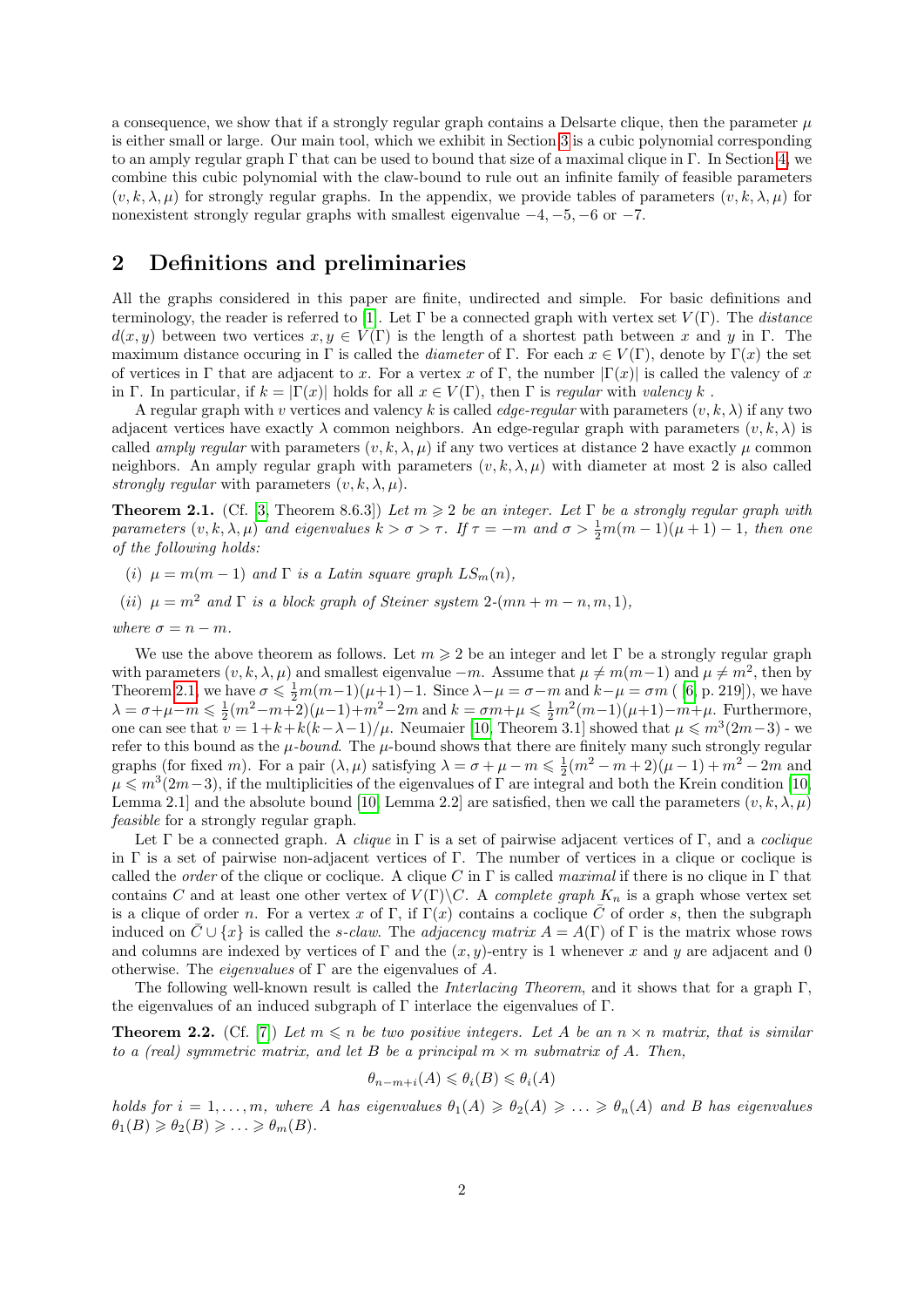<span id="page-2-1"></span>**Remark 1.** A partition  $\Pi = \{P_1, P_2, \ldots, P_m\}$  of the vertex set of a graph  $\Gamma$  is called equitable if there exist non-negative integers  $q_{ij}$   $(1 \leq i, j \leq m)$  such that each vertex in  $P_i$  has exactly  $q_{ij}$  neighbors in  $P_j$ . Moreover, an eigenvalue of the quotient matrix  $Q = (q_{ij})$  of the equitable partition  $\Pi = \{P_1, P_2, \ldots, P_m\}$ is also an eigenvalue of the graph  $\Gamma$  [\[2,](#page-5-0) Lemma 2.3.1]. Together with Theorem [2.2,](#page-1-1) this shows that eigenvalues of the quotient matrix of an equitable partition of the vertex set of an induced subgraph of the graph  $\Gamma$  interlace those of  $\Gamma$ .

# <span id="page-2-0"></span>3 Maximal-clique polynomial

In this section, we introduce a cubic polynomial (see Remark [2\)](#page-4-1) that gives a new bound on the order of a maximal clique in an amply regular graph. Indeed, this cubic polynomial says that a maximal clique in an amply regular graph is either large or small (under certain assumptions).

For positive integers a and t, let us consider the graph with  $a+t+1$  vertices consisting of a complete graph  $K_{a+t}$  together with a vertex x that is adjacent to precisely a vertices of  $K_{a+t}$ . We denote this graph by  $H(a, t)$ . Note that the vertex partition of  $\Gamma = H(a, t)$  with parts  $\{x\}$ ,  $\Gamma(x)$  and their complement is equitable with quotient matrix

$$
Q = \begin{bmatrix} 0 & a & 0 \\ 1 & a-1 & t \\ 0 & a & t-1 \end{bmatrix}.
$$

For a graph with smallest eigenvalue  $-m$  containing  $H(a, t)$  as an induced subgraph, the following lemma gives a relationship between a, t and m.

<span id="page-2-3"></span>**Lemma 3.1.** Let Γ be a graph with smallest eigenvalue  $-m$  that contains  $H(a, t)$  as an induced subgraph. Then

<span id="page-2-2"></span>
$$
(a - m(m - 1))(t - (m - 1)^{2}) \leq (m(m - 1))^{2}.
$$
\n(3.1)

*Proof.* Note that Remark [1](#page-2-1) says that the smallest eigenvalue of Q is at least  $-m$ . Thus  $\det(mI+Q) \geq 0$ , from which (3.[1\)](#page-2-2) follows directly.  $\Box$ 

In the following lemma, we show that the parameter  $a$  in Lemma [3.1](#page-2-3) is small when any two nonadjacent vertices of Γ have few common neighbors.

<span id="page-2-4"></span>**Lemma 3.2.** Let  $\Gamma$  be a graph with smallest eigenvalue  $-m$  such that any two non-adjacent vertices have at most  $\mu$  common neighbors. Suppose that  $\Gamma$  has a maximal clique C of order  $c \geqslant (m-1)(4m-1)$ and a vertex  $y \notin C$  with a neighbors in C. If  $\mu < \frac{c+m-1+\sqrt{D}}{2}$  then  $a \leq \frac{c+m-1-\sqrt{D}}{2}$ , where  $D =$  $(c + m - 1)(c - (m - 1)(4m - 1)).$ 

*Proof.* Note that  $\Gamma$  contains  $H(a, c - a)$  as an induced subgraph. Then [\(3.1\)](#page-2-2) becomes

$$
a^{2} - a(c + m - 1) + m(m - 1)(c + m - 1) \ge 0
$$

Since  $c \geq (m-1)(4m-1)$ , we know that  $(c+m-1)(c-(m-1)(4m-1)) \geq 0$ . Hence either

$$
a \leqslant \frac{c+m-1-\sqrt{(c+m-1)(c-(m-1)(4m-1))}}{2}
$$

or

$$
a \geqslant \frac{c+m-1+\sqrt{(c+m-1)(c-(m-1)(4m-1))}}{2}
$$

holds. But, since C is maximal, we must have  $a \leq \mu$ .

We apply the proof of Lemma [3.2](#page-2-4) to strongly regular graphs having a Delsarte clique to obtain the following result.

**Proposition 3.3.** Let  $\Gamma$  be a strongly regular graph with parameters  $(v, k, \lambda, \mu)$  having smallest eigenvalue  $-m$ . Assume that  $k \geq m^2(4m-5)$  and that  $\Gamma$  contains a Delsarte clique. Then either

$$
\mu \leqslant \frac{k+m^2 - \sqrt{(k+m^2)(k-4m^3+5m^2)}}{2} \quad or \quad \mu \geqslant \frac{k+m^2 + \sqrt{(k+m^2)(k-4m^3+5m^2)}}{2}.
$$

 $\Box$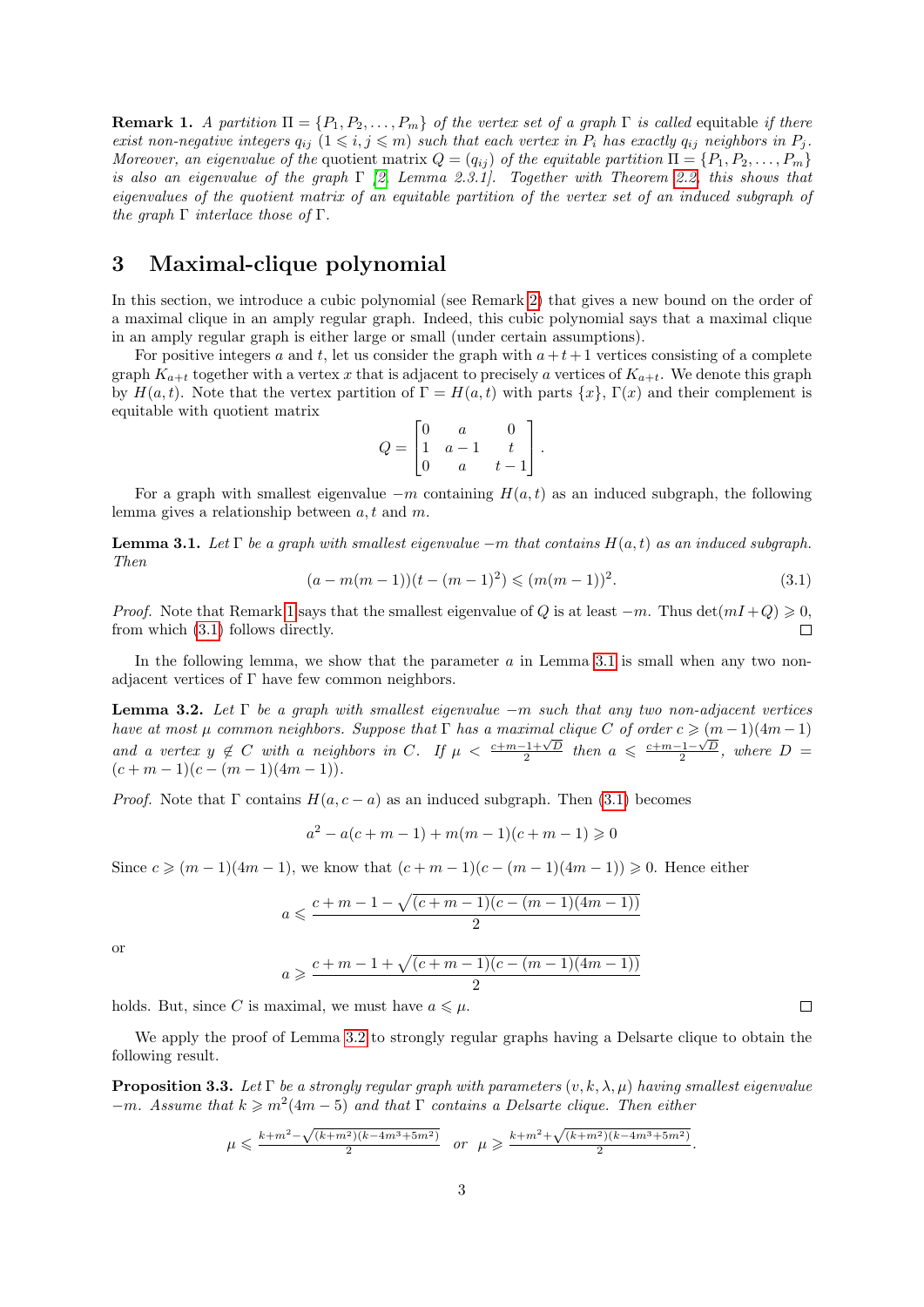*Proof.* Let C be a Delsarte clique in  $\Gamma$ . Then C has order  $c = 1 + \frac{k}{m}$ . By [\[1,](#page-5-2) Proposition 1.3.2], every vertex outside C has  $\frac{\mu}{m}$  neighbors in C. Since  $k \geq m^2(4m-5) = m(m-1)(4m-1) - m$ , we know that  $c = 1 + \frac{k}{m} \geqslant (m-1)(4m-1)$ . Then from the proof of Lemma [3.2,](#page-2-4) we know that either

$$
\tfrac{\mu}{m} \leqslant \tfrac{c+m-1-\sqrt{(c+m-1)(c-(m-1)(4m-1))}}{2} \text{ or } \tfrac{\mu}{m} \geqslant \tfrac{c+m-1+\sqrt{(c+m-1)(c-(m-1)(4m-1))}}{2}.
$$

Replace c by  $1 + \frac{k}{m}$  to obtain that either

$$
\mu \leqslant \frac{k+m^2 - \sqrt{(k+m^2)(k-4m^3+5m^2)}}{2} \quad \text{or} \quad \mu \geqslant \frac{k+m^2 + \sqrt{(k+m^2)(k-4m^3+5m^2)}}{2}.
$$

This finishes the proof.

Next we provide a technical lemma for adjacency for cliques in edge-regular graphs.

<span id="page-3-0"></span>**Lemma 3.4.** Let  $\Gamma$  be an edge-regular graph with parameters  $(v, k, \lambda)$  having a clique C of order c. For a vertex x in C, if every vertex in  $\Gamma(x)\backslash C$  has at most n neighbors in  $C\backslash\{x\}$ , then

$$
\frac{(c-1)(\lambda-(c-2))}{(k-(c-1))} \leq n.
$$

*Proof.* Note that every vertex in  $\Gamma(x)$  has  $\lambda$  neighbors in  $\Gamma(x)$ . Then every vertex in  $C\setminus\{x\}$  has  $\lambda-(c-2)$ neighbors in  $\Gamma(x)\backslash C$ . Thus, there are  $(c-1)(\lambda-(c-2))$  edges between  $C\backslash\{x\}$  and  $\Gamma(x)\backslash C$ . Since every vertex in  $\Gamma(x)\backslash C$  has at most n neighbors in  $C\backslash\{x\}$ , we have  $(c-1)(\lambda-(c-2))\leq n(k-(c-1))$ , as required.  $\Box$ 

As an immediate consequence of Lemma [3.4,](#page-3-0) we have the following corollary.

Corollary 3.5. Let  $\Gamma$  be an amply regular graph with parameters  $(v, k, \lambda, \mu)$  having a clique C of order c. Then

$$
\frac{(c-1)(\lambda - (c-2))}{(k - (c-1))} \le \mu - 1.
$$

*Proof.* Let x be a vertex in C and let y be a vertex in  $\Gamma(x)\backslash C$ . Note that there is a vertex z in  $C\backslash\{x\}$ such that z is not adjacent to y. Then, since  $d(y, z) = 2$ , the vertex y has at most  $\mu - 1$  neighbors in  $\Gamma(x)\backslash C$ . By Lemma [3.4,](#page-3-0) we obtain that  $\mu-1$  is at least  $\frac{(c-1)(\lambda-(c-2))}{(k-(c-1))}$ , as required.  $\Box$ 

We combine Lemma [3.2](#page-2-4) and Lemma [3.4](#page-3-0) to establish the following lemma.

<span id="page-3-2"></span>**Lemma 3.6.** Let  $\Gamma$  be an amply regular graph with parameters  $(v, k, \lambda, \mu)$  having smallest eigenvalue  $-m$ . Suppose that Γ has a maximal clique of order  $c \geqslant (m-1)(4m-1)$  such that  $\mu < \frac{c+m-1+\sqrt{D}}{2}$ , where  $D = (c + m - 1)(c - (m - 1)(4m - 1))$ . Then

<span id="page-3-1"></span>
$$
(c+m-3)(k-c+1) - 2(c-1)(\lambda - c + 2) \geqslant (k-c+1)\sqrt{D}.
$$
\n(3.2)

*Proof.* Let x be a vertex in C. For a vertex y in  $\Gamma(x)\backslash C$ , we denote the number of neighbors of y in  $C\setminus\{x\}$  by  $n_y$ . Let  $n = \max\{n_y \mid y \in \Gamma(x)\setminus C\}$ . Then by Lemma [3.4,](#page-3-0) we have  $\frac{(c-1)(\lambda-(c-2))}{(k-(c-1))} \leq n$ . Let z be a vertex in  $\Gamma(x)\backslash C$  having n neighbors in  $C\backslash\{x\}$ , that is, the vertex z has  $n+1$  neighbors in C including x. By Lemma [3.2,](#page-2-4) we have  $n + 1 \leq \frac{c+m-1-\sqrt{D}}{2}$ . Thus, we obtain that

$$
\frac{(c-1)(\lambda-(c-2))}{(k-(c-1))}+1 \leqslant n+1 \leqslant \frac{c+m-1-\sqrt{D}}{2},
$$

from which (3.[2\)](#page-3-1) follows directly.

Alternatively, Lemma [3.6](#page-3-2) can be written as the following lemma.

<span id="page-3-4"></span>**Lemma 3.7.** Let  $\Gamma$  be an amply regular graph with parameters  $(v, k, \lambda, \mu)$  having smallest eigenvalue  $-m$  such that  $\mu > m(m-1)$ . Suppose that  $\Gamma$  has a maximal clique C of order  $c > \frac{\mu^2}{\mu - m(m-1)} - m + 1$ . Then

<span id="page-3-3"></span>
$$
((c+m-3)(k-c+1)-2(c-1)(\lambda-c+2))^2 - (k-c+1)^2(c+m-1)(c-(m-1)(4m-1)) \ge 0.
$$
 (3.3)

 $\Box$ 

 $\Box$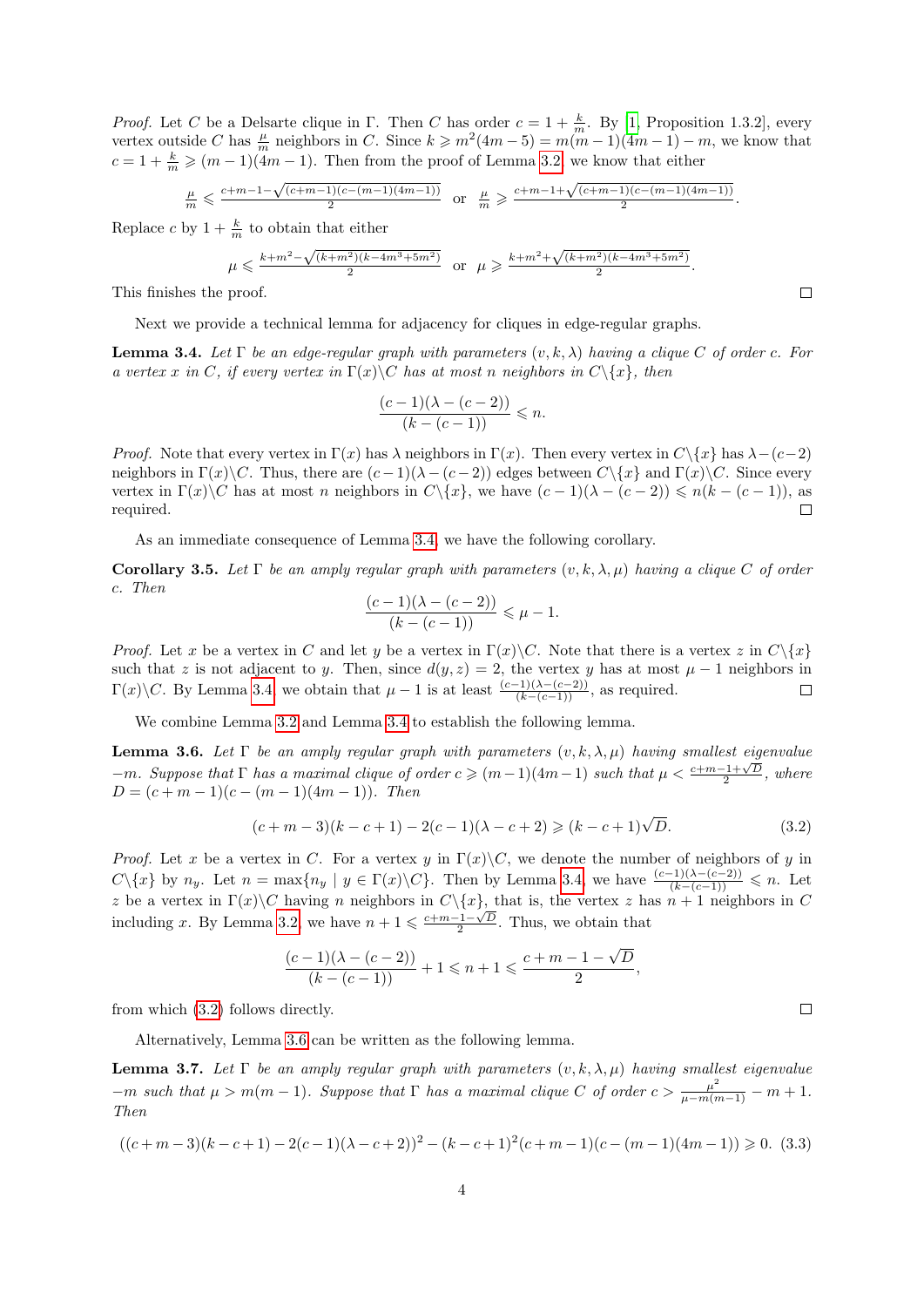*Proof.* Let  $D = (c+m-1)(c-(m-1)(4m-1))$ . Since  $\mu > m(m-1)$ , the inequality  $c > \frac{\mu^2}{\mu - m(m-1)} - m + 1$ implies that  $(\mu - m(m-1))c > \mu^2 - (m-1)(\mu - m(m-1))$ , which is equivalent to  $(2\mu - c - m + 1)^2 < D$ . Hence  $2\mu - c - m + 1 \leqslant |2\mu - c - m + 1| < \sqrt{D}$ , that is,  $\mu < \frac{c+m-1+\sqrt{D}}{2}$ . Since  $(\mu - 2m(m-1))^2 \geqslant 0$ , we have that  $\mu^2 \geqslant 4m(m-1)(\mu - m(m-1))$ . Then  $\mu > m(m-1)$  implies that  $\frac{\mu^2}{\mu - m(m-1)} \geqslant 4m(m-1)$ , and this shows that  $c > \frac{\mu^2}{\mu - m(m-1)} - m + 1 \geqslant (m-1)(4m-1)$ . Now we can apply Lemma [3.6,](#page-3-2) to obtain the inequality [\(3](#page-3-1).2), and this implies the inequality (3.[3\)](#page-3-3), as required.  $\Box$ 

<span id="page-4-1"></span>**Remark 2.** We denote the polynomial on the left hand side of the inequality [\(3.3\)](#page-3-3) by  $M_{\Gamma}(c)$ , and we will call it the maximal-clique polynomial. Note that  $M_{\Gamma}(c)$  is a cubic polynomial in the variable c and that the leading coefficient of  $M_{\Gamma}(c)$  is positive.

### <span id="page-4-0"></span>4 The claw-bound and cliques

In this section, we recall the *claw-bound* which was found by several authors [\[8,](#page-5-7) Section 3]. From the claw-bound, we will show that if an amply regular graph  $\Gamma$  with parameters  $(v, k, \lambda, \mu)$  does not contain a coclique of order  $\bar{c}$  in a local graph (a graph induced on the set of neighbors of a vertex), then Γ contains a clique of order at least  $2 + \lambda - (\bar{c} - 2)(\mu - 1)$ .

The claw-bound is given below, and it follows from the principle of inclusion and exclusion ( [\[5,](#page-5-8) [9\]](#page-5-9)).

<span id="page-4-2"></span>**Lemma 4.1.** (Cf. [\[5,](#page-5-8)9]) Let  $\Gamma$  be an amply regular graph with parameters  $(v, k, \lambda, \mu)$ . Let x be a vertex of  $\Gamma$  and let  $\overline{C}$  be a coclique of order  $\overline{c}\geqslant 2$  in  $\Gamma(x)$ . Then

$$
\binom{\bar{c}}{2}(\mu-1)\geqslant \bar{c}(\lambda+1)-k
$$

<span id="page-4-3"></span>**Remark 3.** Lemma [4.1](#page-4-2) says that if  $\binom{\bar{c}}{2}(\mu - 1) < \bar{c}(\lambda + 1) - k$ , then the graph induced on  $\Gamma(x)$  contains no coclique of order  $\bar{c}$ , i.e., the graph  $\Gamma$  does not contain a  $\bar{c}$ -claw.

From the claw-bound, we give a bound on the order of a clique in an amply regular graph when the graph does not contain a  $\bar{c}$ -claw.

<span id="page-4-4"></span>**Lemma 4.2.** Let  $\Gamma$  be an amply regular graph with parameters  $(v, k, \lambda, \mu)$ . If  $\left(\frac{\bar{c}}{2}\right)(\mu - 1) < \bar{c}(\lambda + 1) - k$ for some integer  $\bar{c}\geqslant 2$ , then  $\Gamma$  contains a clique of order at least  $2+\lambda-(\bar{c}-2)(\mu-1)$ .

*Proof.* Let x be a vertex of  $\Gamma$  and let s be the maximum number such that the graph induced by  $\Gamma(x)$  contains a coclique of order s. Note that, by Remark [3,](#page-4-3) we know that  $s \leq \bar{c} - 1$ . Assume that  $\{y_1, y_2, \ldots, y_s\}$  is a coclique of order s in  $\Gamma(x)$ . The vertex  $y_1$  has  $\lambda$  neighbors in  $\Gamma(x)\setminus\{y_2, \ldots, y_s\}$ and that for each  $i \in \{2,\ldots,s\}$ , the vertices  $y_1$  and  $y_i$  have at most  $\mu-1$  common neighbors in  $\Gamma(x)\setminus\{y_2,\ldots,y_s\}.$  Hence, there are at least  $\lambda-(s-1)(\mu-1)$  vertices in  $\Gamma(x)$  that are adjacent to  $y_1$  but not adjacent to  $y_i$  for all  $i \in \{2, \ldots, s\}$ . If two such vertices were not adjacent, then those two vertices together with  $y_2, \ldots, y_s$  would induce a coclique of order  $s+1$ , a contradiction. Thus, the graph induced by Γ(x) contains a clique of order at least  $1 + \lambda - (s-1)(\mu-1)$  and hence, Γ contains a clique of order at least  $2 + \lambda - (s - 1)(\mu - 1) \geq 2 + \lambda - (\bar{c} - 2)(\mu - 1).$  $\Box$ 

As an application of the maximal clique polynomial, we prove that there cannot exist any strongly regular graph having the feasible parameters  $(v, k, \lambda, \mu)$  in the following theorem.

**Theorem 4.3.** Let  $m \geq 4$  be an integer. Then, there are no strongly regular graphs with the following parameters:

$$
v = 1 + k + k(k - \lambda - 1)/\mu,
$$
  
\n
$$
k = (m + 1)(m(2 - \mu) + 2\lambda)/2 + 1,
$$
  
\n
$$
\lambda = \frac{(m - 3)^{5} + 15(m - 3)^{4} + 91(m - 3)^{3} + 283(m - 3)^{2})}{2} + 226(m - 3) + 148,
$$
  
\n
$$
\mu = (m - 3)^{3} + 10(m - 3)^{2} + 33(m - 3) + 38.
$$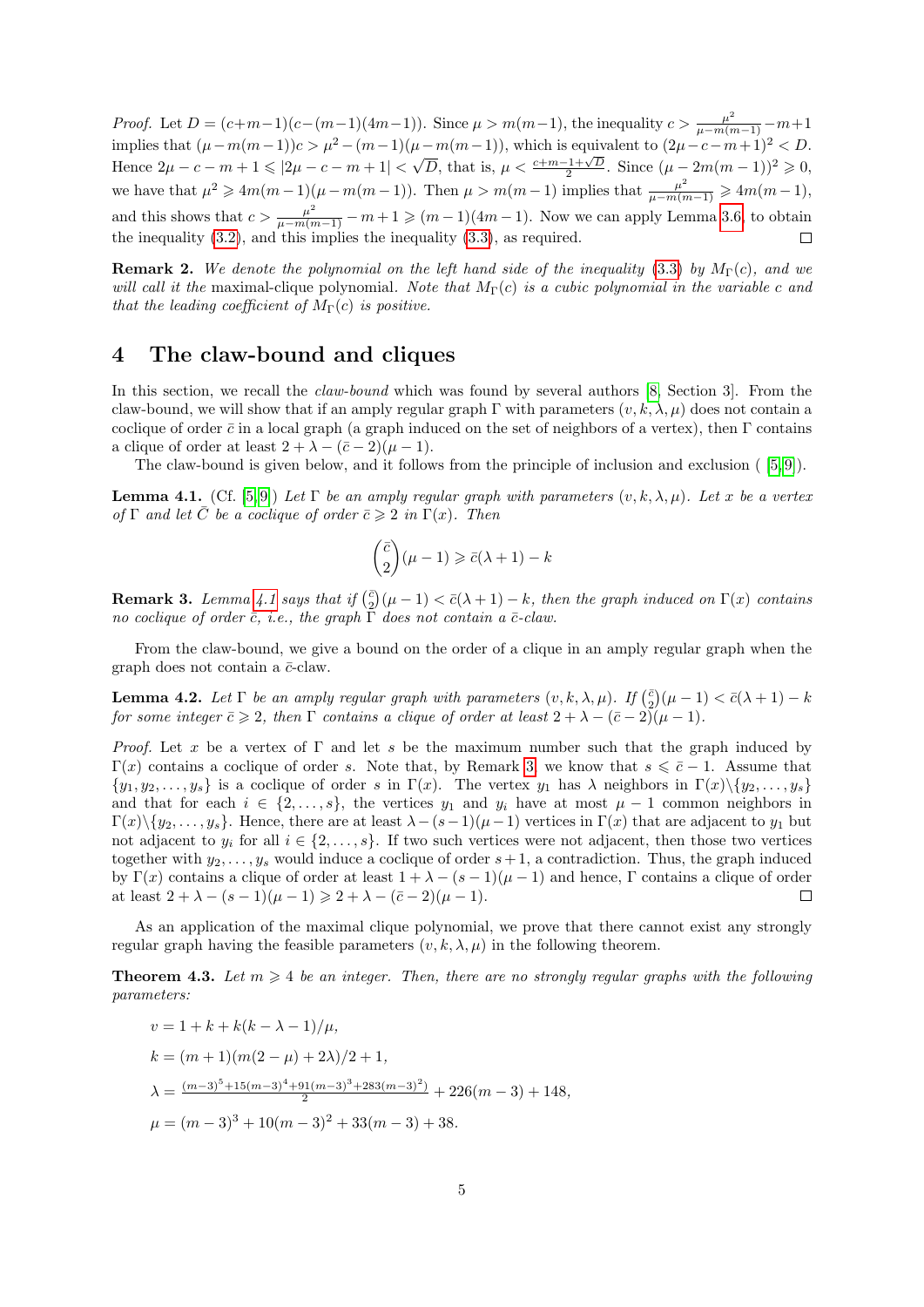*Proof.* Suppose that there exists a strongly regular graph Γ with such parameters  $(v, k, \lambda, \mu)$  for some integer  $m \geq 4$ . Set  $\bar{c} = m + 2$ . Then  $\binom{\bar{c}}{2}(\mu - 1) < \bar{c}(\lambda + 1) - k$ , and, by Lemma [4.2,](#page-4-4) we know that  $\Gamma$ contains a clique of order at least  $2 + \lambda - m(\mu - 1)$ . Thus, the graph  $\Gamma$  contains a maximal clique C of order  $c_1 \geqslant 2 + \lambda - m(\mu - 1)$ . Note that the Delsarte bound implies that  $2 + \lambda - m(\mu - 1) \leqslant c_1 \leqslant 1 + \frac{k}{m}$ .

Recall the maximal-clique polynomial  $M_{\Gamma}(c)$ . Since  $m \geq 4$ , we know that

$$
c_1 \ge 2 + \lambda - m(\mu - 1) > \frac{\mu^2}{\mu - m(m - 1)} - m + 1.
$$

Then Lemma [3.7](#page-3-4) implies that  $M_{\Gamma}(c_1) \geq 0$ . Note that  $M_{\Gamma}(0) > 0$ ,  $M_{\Gamma}(2 + \lambda - m(\mu - 1)) < 0$  and  $M_{\Gamma}(1+\frac{k}{m})$  < 0. But this is not possible since  $M_{\Gamma}(c)$  is a cubic polynomial with a positive leading coefficient (Remark [2\)](#page-4-1). Therefore, there are no strongly regular graphs with such parameters  $(v, k, \lambda, \mu)$ for all integer  $m \geq 4$ .  $\Box$ 

#### 5 Acknowledgements

Gary Greaves is partially supported by the Singapore Ministry of Education Academic Research Fund (Tier 1); grant numbers: RG29/18 and RG21/20.

Jack H. Koolen is partially supported by the National Natural Science Foundation of China (No.12071454), Anhui Initiative in Quantum Information Technologies (No. AHY150000) and by the project "Analysis and Geometry on Bundles" of Ministry of Science and Technology of the People's Republic of China.

Jongyook Park is partially supported by Basic Science Research Program through the National Research Foundation of Korea funded by Ministry of Education (NRF-2017R1D1A1B03032016) and the National Research Foundation of Korea (NRF) grant funded by the Korea government (MSIT) (NRF-2020R1A2C1A01101838).

#### References

- <span id="page-5-2"></span>[1] A.E. Brouwer, A.M. Cohen and A. Neumaier, Distance-Regular Graphs, Springer-Verlag, Berlin, 1989.
- <span id="page-5-0"></span>[2] A.E. Brouwer and W.H. Haemers, Spectra of Graphs, Universitext, Springer, 2012.
- <span id="page-5-3"></span>[3] A.E. Brouwer and H. Van Maldeghem, Strongly regular graphs, preprint (downloaded on October 19, 2020), https://homepages.cwi.nl/ $\sim$ aeb/math/srg/rk3/srgw.pdf.
- <span id="page-5-1"></span>[4] P. Delsarte, An algebraic approach to the association schemes of coding theory. PhD thesis, Universite Catholique de Louvain, 1973.
- <span id="page-5-8"></span>[5] A.L. Gavrilyuk, On the Koolen-Park inequality and Terwilliger graphs, Electron. J. Combin. 17  $(2010)$   $\sharp$ R125.
- <span id="page-5-4"></span>[6] C. Godsil and G. Royle, Algebraic Graph Theory, Springer-Verlag, Berlin, 2001.
- <span id="page-5-6"></span>[7] W.H. Haemers, Interlacing eigenvalues and graphs, Linear Algebra Appl. 226/228 (1995), 593-616.
- <span id="page-5-7"></span>[8] J.H. Koolen, Q. Iqbal, J. Park and M.U. Rehman, There does not exist a distance-regular graph with intersection array {80, 54, 12; 1, 6, 60}, Graphs Combin. 35 (2019) 1597–1608.
- <span id="page-5-9"></span>[9] J.H. Koolen and J. Park, Shilla distance-regular graphs, European J. Combin. 31 (2010) 2064–2073.
- <span id="page-5-5"></span>[10] A. Neumaier, Strongly regular graphs with smallest eigenvalue −m, Arch. Math. (Basel) 33 (1979) 392-–400.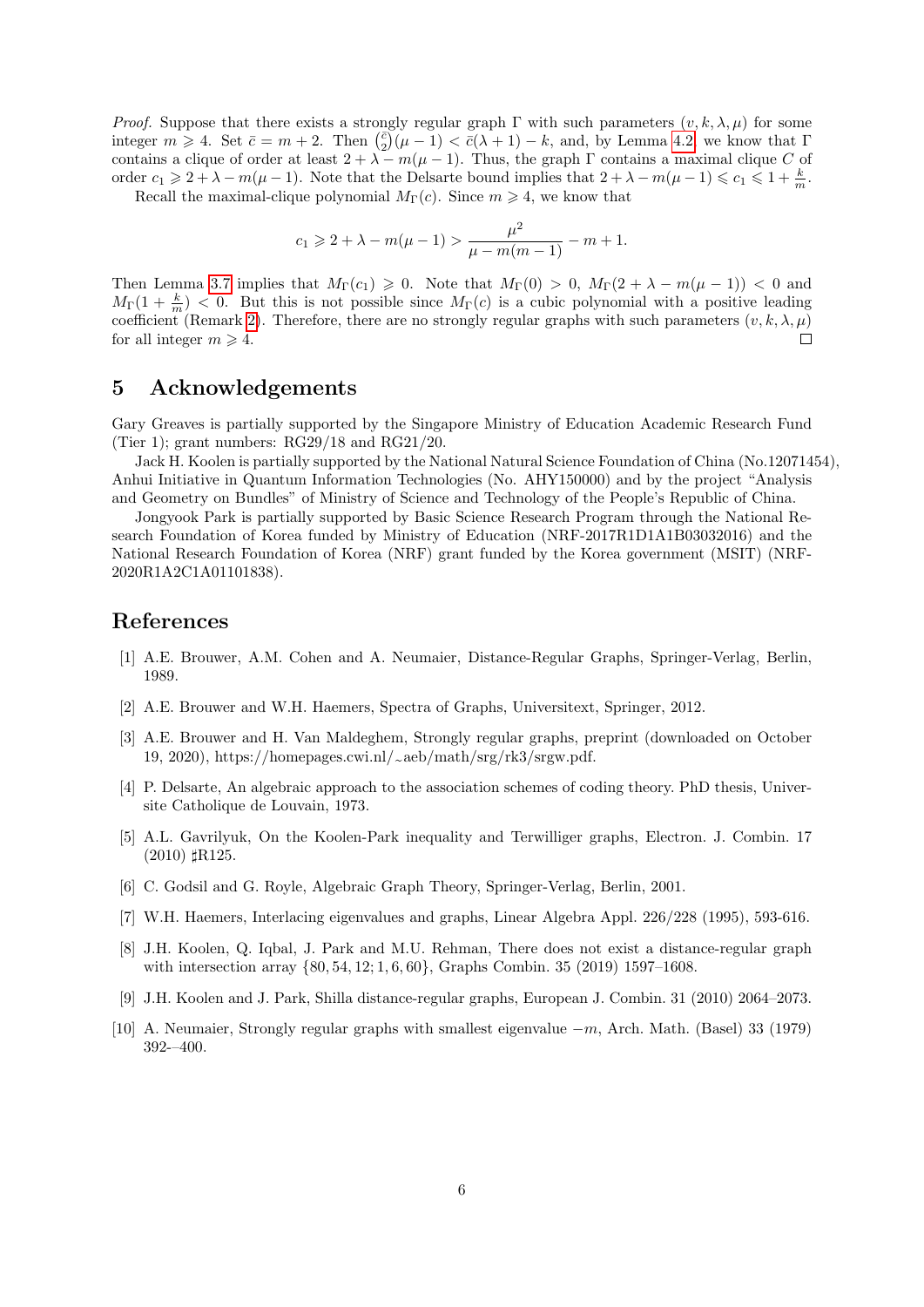# 6 Appendix

In this appendix, we give tables of parameters  $(v, k, \lambda, \mu)$  for nonexistent strongly regular graphs with smallest eigenvalue  $-4, -5, -6$  or  $-7$ . Note that all of those parameters  $(v, k, \lambda, \mu)$  are feasible (see the definition in Section [2\)](#page-1-2). In the tables below, 'forbidden range' means that the graph does not contain a maximal clique of order in the forbidden range (Lemma [3.7\)](#page-3-4), 'Delsarte bound' means  $\lfloor 1+\frac{k}{m} \rfloor$ , where  $-m$ is the smallest eigenvalue, and 'guaranteed clique order' means the graph contains a (maximal) clique of order at least that guaranteed clique order (Lemma [4.2\)](#page-4-4).

| $\mu$ | $\boldsymbol{\eta}$ |      |     | forbidden range | Delsarte bound | guaranteed clique order |
|-------|---------------------|------|-----|-----------------|----------------|-------------------------|
| 58    | 23276               | 1330 | 372 | [71, 340]       | 333            | 146                     |
| 62    | 25025               | 1426 | 399 | [74, 368]       | 357            | 157                     |
| 80    | 27455               | 1696 | 480 | [92, 450]       | 425            | 166                     |
| 82    | 38875               | 2046 | 569 | [94, 539]       | 512            | 247                     |

Table 1: Parameters for nonexistent strongly regular graphs with smallest eigenvalue  $−4$ 

| $\mu$ | $\boldsymbol{v}$ | $\kappa$ | $\lambda$ | forbidden range | Delsarte bound | guaranteed clique order |
|-------|------------------|----------|-----------|-----------------|----------------|-------------------------|
| 115   | 133570           | 4365     | 960       | [136, 885]      | 874            | 278                     |
| 122   | 230958           | 5917     | 1276      | [142, 1202]     | 1184           | 673                     |
| 150   | 235586           | 6625     | 1440      | [170, 1367]     | 1326           | 697                     |
| 152   | 317628           | 7747     | 1666      | [172, 1593]     | 1550           | 913                     |
| 168   | 328560           | 8283     | 1786      | [187, 1714]     | 1657           | 953                     |
| 170   | 259000           | 7395     | 1610      | [189, 1538]     | 1480           | 767                     |
| 172   | 309016           | 8127     | 1758      | [191, 1686]     | 1626           | 905                     |
| 205   | 225885           | 7580     | 1675      | [224, 1605]     | 1517           | 453                     |
| 214   | 404587           | 10374    | 2241      | [233, 2170]     | 2075           | 1178                    |
| 240   | 314116           | 9675     | 2122      | [258, 2052]     | 1936           | 929                     |
| 240   | 485815           | 12040    | 2595      | [258, 2524]     | 2409           | 1402                    |

Table 2: Parameters for nonexistent strongly regular graphs with smallest eigenvalue −5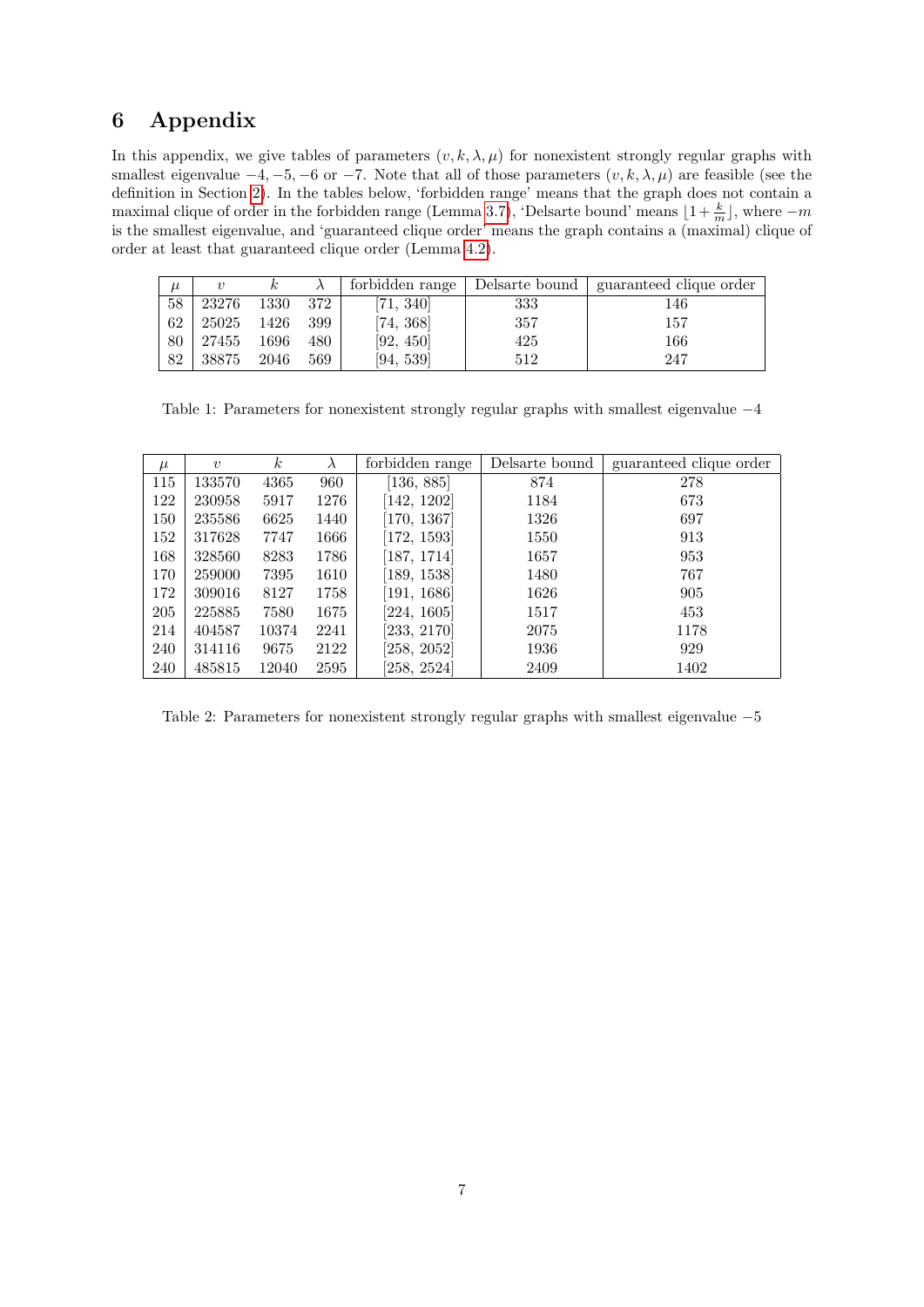| $\mu$   | $\upsilon$ | $\boldsymbol{k}$ | $\lambda$           | forbidden range | Delsarte bound | guaranteed clique order |
|---------|------------|------------------|---------------------|-----------------|----------------|-------------------------|
| 201     | 545832     | 11451            | 2070                | [232, 1926]     | 1909           | 472                     |
| 204     | 895665     | 14784            | 2628                | [235, 2484]     | 2465           | 1412                    |
| 206     | 1331968    | 18122            | 3186                | [237, 3042]     | 3021           | 1958                    |
| 210     | 997920     | 15834            | $\boldsymbol{2808}$ | [241, 2664]     | 2640           | 1556                    |
| 212     | 1371657    | 18656            | 3280                | [242, 3137]     | 3110           | $\,2016$                |
| 252     | 1352572    | 20196            | 3570                | [282, 3428]     | 3367           | 2066                    |
| $254\,$ | 1756209    | 23108            | 4057                | [284, 3915]     | 3852           | 2541                    |
| 264     | 717574     | 15048            | 2722                | [293, 2582]     | 2509           | 620                     |
| 267     | 886222     | 16821            | 3020                | [296, 2880]     | 2804           | 1160                    |
| 270     | 1112320    | 18954            | 3378                | [299, 3237]     | 3160           | 1766                    |
| $273\,$ | 1423818    | 21567            | 3816                | [302, 3675]     | 3595           | 2186                    |
| 276     | 1867591    | 24840            | 4364                | [305, 4223]     | 4141           | 2716                    |
| 280     | 1026875    | 18544            | 3318                | [309, 3178]     | 3091           | 1646                    |
| 315     | 855570     | 17949            | 3248                | [344, 3110]     | 2992           | 738                     |
| 324     | 1462209    | 23808            | 4232                | [353, 4093]     | 3969           | 2296                    |
| 327     | 1791882    | 26481            | 4680                | [356, 4540]     | 4414           | 2726                    |
| 330     | 2232000    | 29694            | 5218                | [359, 5078]     | 4950           | 3246                    |
| 380     | 1503625    | 26144            | 4668                | [408, 4530]     | 4358           | 2396                    |
| 390     | 2223180    | 32214            | 5688                | [418, 5549]     | 5370           | 3356                    |
| 438     | 1148448    | 24522            | 4446                | [466, 4311]     | 4088           | 952                     |
| 440     | 1212001    | 25250            | 4569                | [468, 4433]     | 4209           | 1498                    |
| 450     | 1605240    | 29394            | 5268                | [478, 5132]     | 4900           | 2576                    |
| 456     | 1920621    | 32370            | 5769                | [484, 5632]     | 5396           | 3041                    |
| 468     | 2835028    | 39852            | 7026                | [496, 6888]     | 6643           | 4226                    |
| 470     | 3039520    | 41354            | 7278                | [498, 7140]     | 6893           | 4466                    |
| 472     | 3263897    | 42946            | 7545                | [500, 7407]     | 7158           | 4721                    |

Table 3: Parameters for nonexistent strongly regular graphs with smallest eigenvalue  $-6$